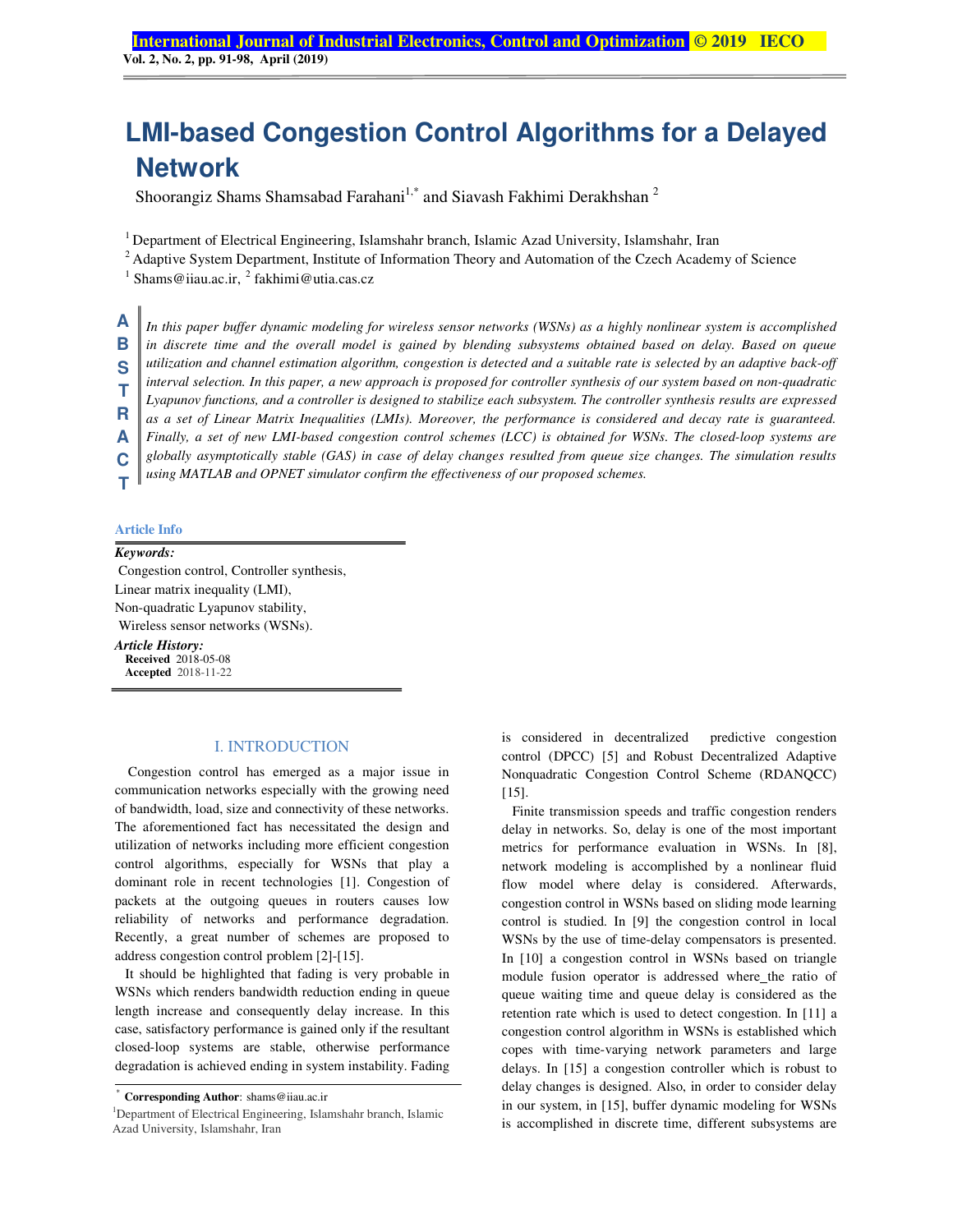achieved based on delay, and the overall model is gained by blending them. It is worth mentioning that unlike [5] where the buffer occupancy error and control effort are only considered at time instances *n* and *n*−1, respectively, in [15], they are considered at different time instances.

Stability analysis and controller synthesis of systems have been comprehensively addressed during the last years. In this regard, Lyapunov-based approaches are of special concern [16]-[18]. It should

be highlighted that there have been a few attempts to imply non-quadratic Lyapunov functions for controller synthesis in WSNs in a will to reduce the conservativeness of the common quadratic Lyapunov functions. Stability analysis and controller synthesis can be accomplished using LMIs. In [12] congestion control for communication networks is studied with random parameter jumps where the controller synthesis is accomplished by LMIs. In [12], the round-trip time delay, the link capacity, and the transmission control protocol (TCP) session number are considered random finite state Markov process. In [13] the congestion control issue for linearized TCP/AQM network is addressed using LMIs where an input constraint is considered in the controller design. In [14] a distributed estimation and congestion control method is established for a sensor-network-based system where LMIs are used to formulate the controllers stabilizing the system despite observation errors in the controlled output, and minimize the communication noise effect in the observation error. In [15] RDANQCC is presented as a congestion control scheme where iterative linear matrix inequalities (ILMIs) are used to solve the control problem.

 In this paper, buffer dynamic modeling for WSNs is accomplished in discrete time, different subsystems are achieved based on delay, and the overall model is gained by blending them. Also, unlike [5], the buffer occupancy error and control effort are considered at different time instances. In this paper, a new approach is presented for controller synthesis of our proposed system based on non-quadratic Lyapunov functions. Unlike [15] where a controller is obtained to stabilize the whole system, in the current study, a controller is designed for each subsystem, and the overall controller for our proposed system is achieved by blending them. Also, unlike [15] where the results of controller synthesis are presented in terms of ILMIs, in this paper, LMIs are used for controller synthesis which are numerically feasible using commercially available software. Finally, our congestion control strategies are presented for WSNs based on these approaches, and in case of delay changes resulted from queue size changes, the closed-loop systems are GAS. Moreover, unlike [5],[15], performance is considered and decay rate is guaranteed.

The reminder of this article is as follows: First, some preliminaries are stated. Next, we address the main results, followed by our approach performance which is assessed through simulation results, and finally we conclude our study.

#### II. PRELIMINARIES

In this section, the buffer occupancy changes at a node, the adaptive and predictive controller in [5], our proposed model [15] and the controller synthesis results in RDANQCC are briefly presented.

*Notations:* Through this paper  $N, \mathfrak{R}, \mathfrak{R}^n, \mathfrak{R}^{n \times m}$  denote sets of natural numbers, real numbers, *n* component real vectors and  $n \times m$  real matrices, respectively.

# *A. Buffer occupancy changes at a node*

Based on [5], buffer occupancy changes at the  $a<sup>th</sup>$  node in terms of outgoing and incoming traffic is given as:  $q_a(n+1) = sat_c [q_a(n) + Tu_a(n) - f_a(u_{a+1}(n)) + d(n)]$  (1) Where  $s a t_c$  is the saturation function showing the behavior of finite-size queue,  $q_a(n)$  is the  $a<sup>th</sup>$  node buffer occupancy at time instant *n*, *T* is the measurement interval,  $u_a(n)$  is the rate of regulated incoming traffic,  $f_a(\cdot)$  is a dictated outgoing traffic by node located at the next hop which is disturbed by channel variations and  $d(n)$  is the traffic disturbance which is unknown. In order to estimate the outgoing traffic, it is essential to calculate and propagate  $u_a(n)$  as a feedback to the  $(a-1)^{th}$  node.

Considering  $q_{ad}$  as the desired buffer occupancy at the  $a^{th}$  node, the buffer occupancy error  $e_{ba}(n) = q_a(n) - q_{ad}$ is as follows:

 $e_{ba}(n+1) = Sat_c [e_{ba}(n) + Tu_a(n) - f_a(u_{a+1}(n)) + d(n)]$  (2)

#### *B. The adaptive and predictive controller in DPCC*

The adaptive and predictive controller in [5] is as follows:

$$
u_a(n) = Sat_c \left( \frac{\hat{f}_a(u_{a+1}(n)) + (\kappa_{b_v} - 1)e_{ba}(n)}{T} \right)
$$
 (3)

Where  $\kappa_{b\nu}$  is the gain parameter and  $\hat{f}_a(u_{a+1}(n))$  is the estimate of  $f_a(u_{a+1}(n))$ . The error of buffer occupancy at time instant  $n+1$  is:

$$
e_{ba}(n+1) = Sat_c[k_{bv}e_{ba}(n) + \tilde{f}_a(u_{a+1}(n)) + d(n)] \tag{4}
$$

Where  $\tilde{f}_a(u_{a+1}(n)) = f_a(u_{a+1}(n)) - \hat{f}_a(u_{a+1}(n))$  is the estimation error of the outgoing traffic. Also, the traffic estimate and the node actual rate are detailed in [5].

**Remark1-** Since our scheme is decentralized, model formulation and controller synthesis results are presented for each node. So, for the sake of simplicity, the index  $"a"$ which is used to show the  $a^{th}$  node is omitted in our scheme.

#### *C. The proposed system*

The proposed model is as follows [15]: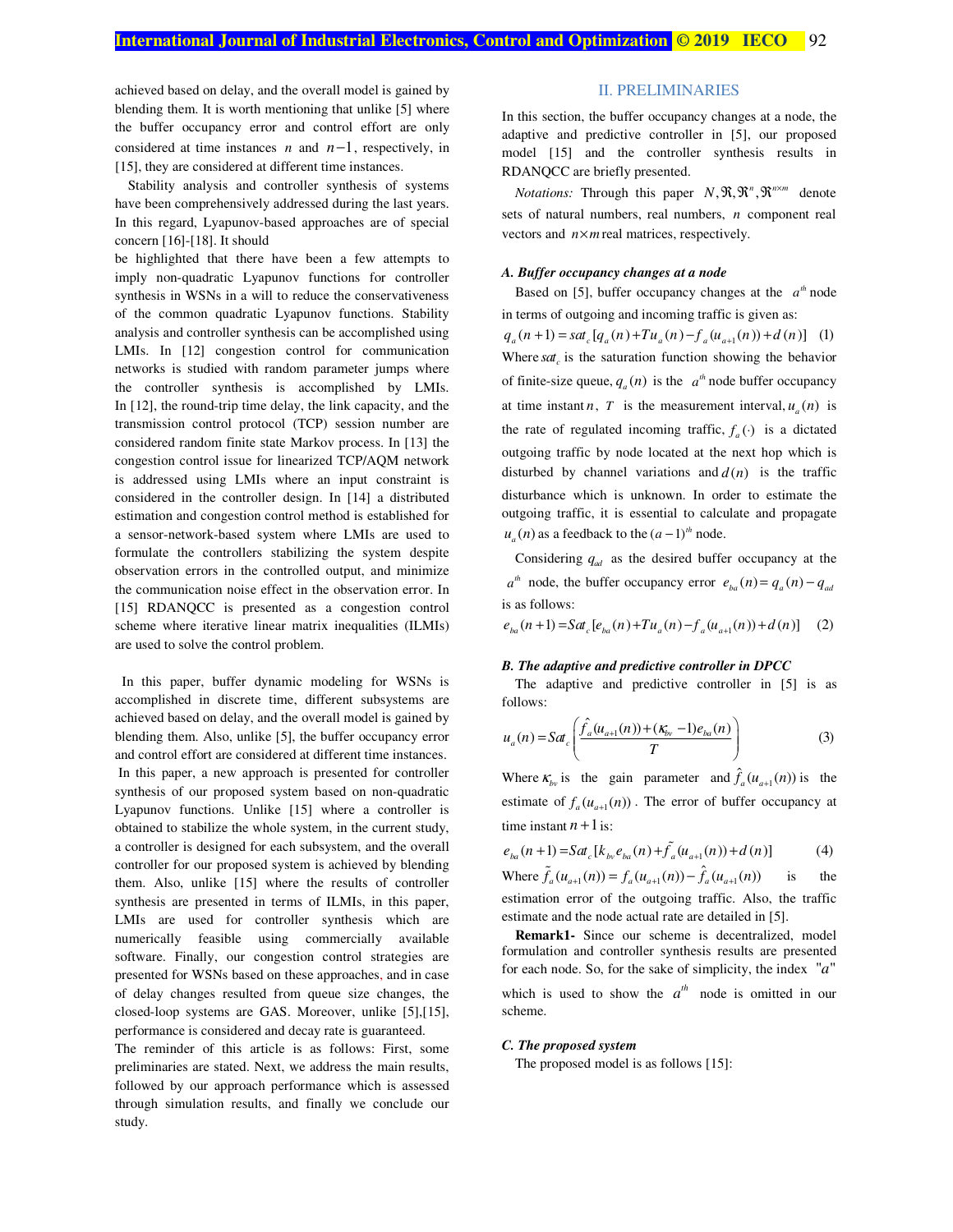$$
x(n+1) = \sum_{j=1}^{r} \beta_j(n) (A_j x(n) + B_j u(n))
$$
  

$$
\sum_{j=1}^{r} \beta_j(n) = 1, \beta_j(n) \in \{0, 1\}
$$
  
Where (5)

 $x(n) = [e_b(n) \quad e_b(n-1) \quad \dots \quad e_b(n-o) \quad u(n-1) \quad \dots \quad u(n-p) \quad s(n)]^T \in \mathfrak{R}^n$ includes buffer occupancy errors  $e_b(n - o)$  (Equ. 2), regulated incoming traffic rate (control effort)  $u(n-p)$  at different time instances and the integrator 0  $(n) = \sum_{k=0}^{n} e_{k}(m)$  $\sum_{m=0}^{\infty} c_b$  $S(n) = \sum e_h(m)$  $=\sum_{m=0}^{n} e_b(m) \in \Re$  . Also  $o, p \in N$  are the state number where  $o+1$  and  $p$  are the number of buffer occupancy error and control effort states, respectively,  $A_j \in \{A_1 \mid A_2 \mid \dots \mid A_r\} \in \Re^{z \times z}$  and  ${B}_j \in \{B_1 \quad B_2 \quad \dots \quad B_r\} \in \Re^{z \times z}$  are known constant matrices for system description showing the  $j<sup>th</sup>$ subsystem,  $z \in N$  is the number of state variables,  $r \in N$ is the number of subsystems obtained due to queue size increase which renders delay increase in system and finally  $\beta_i(n)$  indicates the subsystem chosen considering delay

 $(\sum_{j=1}^{r} \beta_j(n) = 1)$  $\sum_{j=1}^{7} \beta_j(n) = 1$  and  $\beta_j(n)$  can be either 0 or 1).

#### *D. The controller synthesis results in RDANQCC*

The controller synthesis result in RDANQCC is as follows:

**Theorem1[15] -** System (5) with  $u(n) = kx(n)$  as the control effort is GAS if there exists a set of symmetric positive definite (PD) matrices  $P_i$  and  $P_m$  for every

 $i, j, m \in L$  ( $L = \{1 \quad 2 \quad ... \quad r\}$ ) such that (6) is satisfied:

$$
\begin{bmatrix} P_m & (A_j + B_j k)^T \ (A_j + B_j k) & P_i^{-1} \end{bmatrix} > 0
$$
 (6)

In the subsequent sections, controller synthesis and the simulation results will be addressed in details.

#### III. MAIN RESULTS

In this paper, non-quadratic Lyapunov functions are utilized for controller synthesis of our system. Also, a controller is designed for each subsystem and afterwards, a combination of these controllers is used that guarantee system stability. The controller synthesis results are expressed as a set of LMIs which are numerically feasible with commercially available software and unlike [5], performance is considered and decay rate is guaranteed.

**Lemma 1 [19]:** If matrices  $C_m$  and  $S_m$  have appropriate dimensions and  $S_m$  is (PD), then

$$
C_m^T S_m^{-1} C_m \ge C_m^T + C_m - S_m
$$
  
By defining the control signal as (7)

$$
u(n) = \left[\sum_{j=1}^{r} \beta_j N_j \left(\sum_{j=1}^{r} \beta_j P_j\right)^{-1}\right] x(n)
$$
 (8)

The following result is obtained:

**Theorem2:** System (5) with the control signal defined in (8) is GAS if

i) There exists a set of symmetric positive definite matrices  $P_j \in \mathfrak{R}^{z \times z}$  and matrices  $N_j \in \mathfrak{R}^{z \times z}$  for every

 $i, j \in L$  and  $L = \begin{cases} 1 & 2 & \dots & r \end{cases}$  such that the following LMIs (9) are satisfied:

$$
(A_j P_j + B_j N_j)^T (P_i^{-1})(A_j P_j + B_j N_j) - P_j < 0 \tag{9}
$$
\nOr equivalently

ii) There exists a set of symmetric positive definite matrices  $P_j \in \mathfrak{R}^{z \times z}$  and the matrices  $N_j \in \mathfrak{R}^{1 \times z}$  for every  $i, j \in L$  such that the following LMIs (10) are satisfied:

$$
\begin{bmatrix} P_j & (A_j P_j + B_j N_j)^T \ (A_j P_j + B_j N_j)^T & P_i \end{bmatrix} > 0
$$
 (10)

Moreover, the controller gains are given by:

$$
F_j = N_j P_j^{*-1}
$$
\n<sup>(11)</sup>

Where the following notation is adopted for simplicity:

$$
P_j^* = (\sum_{j=1}^r \beta_j P_j)
$$
 (12)

**Proof:** Consider the following Lyapunov function candidate:

$$
V(x(n)) = x^{T}(n)P_{j}^{*-1}x(n)
$$
\n(13)

The difference function is given as:

$$
\Delta V = V (x (n + 1)) - V (x (n))
$$
  
=  $x^T (n + 1) (P_j^* (n + 1))^{-1} x (n + 1) - x^T (n) (P_j^* (n))^{-1} x (n)$  (14)

Based on system Equation (5) and the control signal (8), we have:

$$
x(n+1) = \sum_{j=1}^{r} \beta_j(n)(A_j + B_j N_j P_j^{-1})x(n)
$$
 (15)

Since 
$$
\sum_{j=1}^{r} \beta_j(n) = 1
$$
 and  $\beta_j \in \{0,1\}$ , we have

$$
x(n+1)=(A_j+B_jN_jP_j^{-1})x(n)
$$
 (16)  
Substituting (16) in (14) yields:

$$
\Delta V = x^T(n)(A_j + B_j N_j P_j^{\text{-1}})^T (P_i^{-1})(A_j + B_j N_j P_j^{\text{-1}})x(n) - x^T(n)P_j^{-1}x(n)
$$
  

$$
\Delta V = x^T(n)[(A_j + B_j N_j P_j^{\text{-1}})^T (P_i^{-1})(A_j + B_j N_j P_j^{\text{-1}}) - P_j^{-1}]x(n)
$$
 (T)

Pre-and post-factorization (17) by  $P_j^{-T}$  and its transpose, respectively, lead to: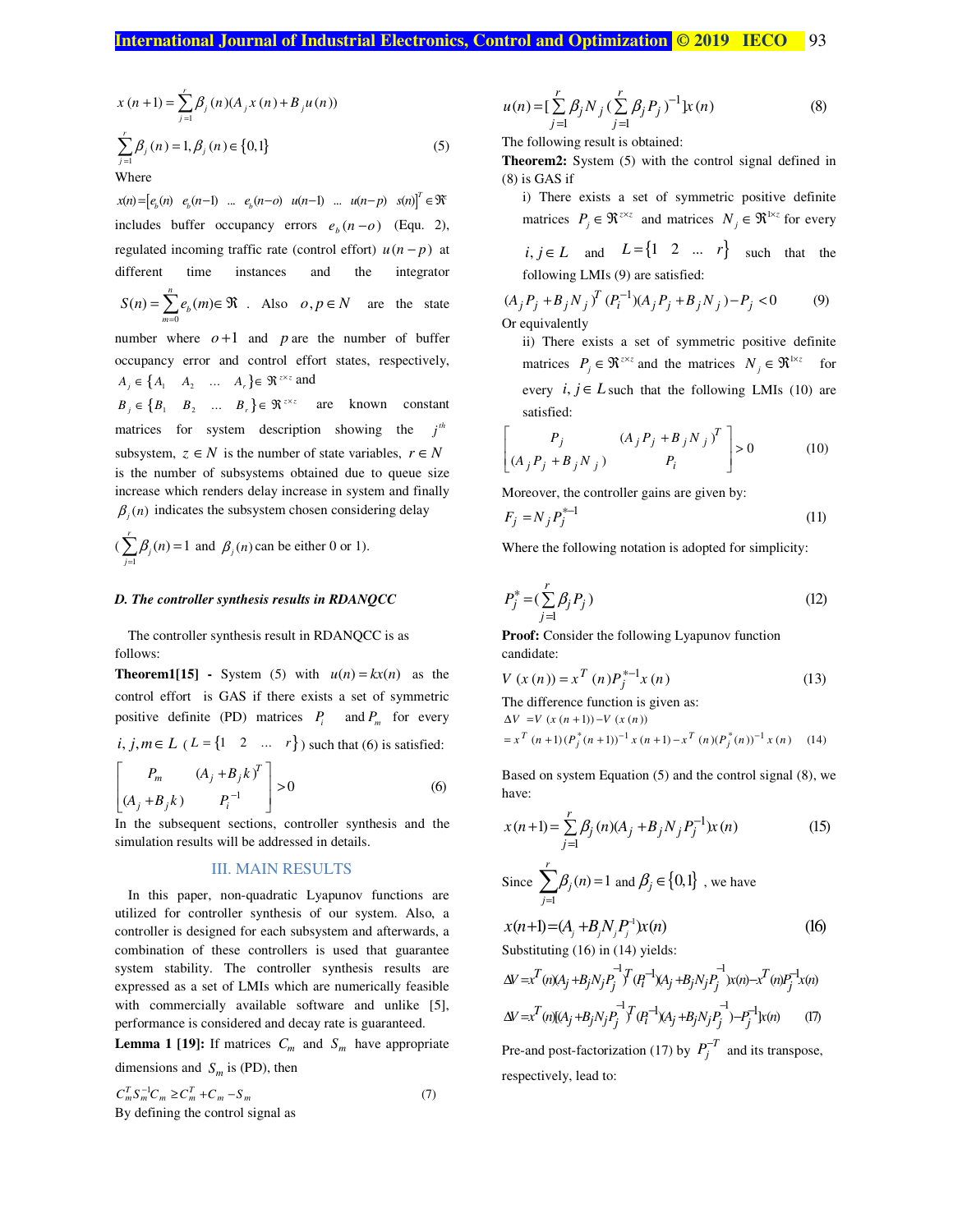$$
\Delta V = x^T (n) P_j^{-T} \left[ (A_j P_j + B_j N_j)^T (P_i^{-1}) \right]
$$
  
(A<sub>j</sub> P<sub>j</sub> + B<sub>j</sub> N<sub>j</sub>) - P<sub>j</sub><sup>T</sup> P<sub>j</sub><sup>-1</sup>P<sub>j</sub> ]P<sub>j</sub><sup>-1</sup>x(n) (18)  
In order to prove that the proposed system (16) is GAS, it

suffices to show that the following inequality is satisfied:  $(A_j P_j + B_j N_j)^T (P_i^{-1}) (A_j P_j + B_j N_j) - P_j < 0$  (19) So, the claimed stability result of condition (i) is established.

Via the Schur complement Lemma [20], (19) can be rewritten as:

$$
\begin{bmatrix} P_j & (A_j P_j + B_j N_j)^T \ (A_j P_j + B_j N_j)^T & P_i \end{bmatrix} > 0
$$
 (20)

So, condition (ii) is also satisfied and the closed-loop control system (16) is GAS. Moreover, the controller gains can be easily obtained by (11) and the proof is completed.

In the subsequent Theorem, performance is considered and decay rate is guaranteed.

**Theorem3**: The closed-loop control system (16) is GAS with decay rate  $\Phi \in \mathfrak{R}^{z \times z}$  if

i) There exists a set of symmetric positive definite matrices  $P_j \in \Re^{z \times z}$  and matrices  $Q_j \in \Re^{z \times z}$  and positive definite full rank decay rate matrix  $\Phi \in \mathbb{R}^{\infty}$ and matrices  $N_j \in \Re^{1 \times z}$  for every  $i, j \in L$  and

 $L = \begin{cases} 1 & 2 & \dots & r \end{cases}$  such that the following LMIs (21,22) are satisfied:

 $(A_j P_j + B_j N_j)^T P_i^{-1} (A_j P_j + B_j N_j) - (P_j - Q_j) < 0$  (21)

$$
P_j^T \Phi^{-1} P_j - Q_j \le 0 \tag{22}
$$

Or equivalently

ii)There exists a set of symmetric positive definite matrices  $P_j \in \Re^{z \times z}$  and matrices  $Q_j \in \Re^{z \times z}$  and positive definite full rank decay rate matrix  $\Phi \in \mathbb{R}^{\infty}$ and matrices  $N_j \in \Re^{1 \times z}$  for every  $i, j \in L$  and

 $L = \begin{cases} 1 & 2 & \dots & r \end{cases}$  such that the following LMIs (23,24) are satisfied:

$$
\begin{bmatrix} P_j - Q_j & (A_j P_j + B_j N_j)^T \ (A_j P_j + B_j N_j) & P_i \end{bmatrix} > 0
$$
 (23)

$$
\begin{bmatrix} Q_j & P_j^T \\ P_j & \Phi \end{bmatrix} \ge 0
$$
\n(24)

Moreover, the control gains are given by (11) and the

control signal can be rewritten as (8).

**Proof:** Consider the Lyapunov function candidate which is defined in (13),

 $V(x(n)) = x^T(n)P_j^{*-1}x(n)$ 

In order to prove that the proposed system (16) is GAS, it suffices to show that the following inequality is satisfied. So:

 $\Delta V = V(x(n+1)) - V(x(n)) < -x^T(n)[P_j^{-T}Q_j P_j^{-1}]x(n)$  (25) Substituting (16) in (25), yields:

$$
\Delta V = x^T (n) [(A_j + B_j N_j P_j^{-1})^T (P_i^{-1})(A_j + B_j N_j P_j^{-1})
$$
  

$$
-P_j^{-1} [x(n) < -x^T (n) [P_j^{-T} Q_j P_j^{-1}] x(n)
$$
 (26)

Pre-and post-factorization (26) by  $P_j^{-T}$  and its transpose, respectively, lead to:

$$
x^{T} (n) P_{j}^{-T} [(A_{j} P_{j} + B_{j} N_{j} )^{T} (P_{i}^{-1}) (A_{j} P_{j} + B_{j} N_{j} )
$$
  
\n
$$
-P_{j} ] P_{j}^{-1} x (n) < -x^{T} (n) [P_{j}^{-T} Q_{j} P_{j}^{-1}] x (n) \qquad (27)
$$
  
\nWhich in turn implies that:

 $(A_j P_j + B_j N_j)^T (P_i^{-1}) (A_j P_j + B_j N_j) - (P_j - Q_j) < 0$  (28) Thus, the stability result (21) is established. Via the Schur complement Lemma, (28) is equal to:

$$
\begin{bmatrix} P_j - Q_j & (A_j P_j + B_j N_j)^T \ (A_j P_j + B_j N_j) & P_i \end{bmatrix} > 0
$$
 (29)

So, the corresponding equivalent condition (23) is also satisfied.

The following inequality guarantees the performance with the decay rate  $\Phi$  :

$$
P_j^{-T} Q_j P_j^{-1} \ge \Phi^{-1}
$$
\n(30)

In fact, pre-and post-multiplying  $P_j^T$  and its transpose, respectively, lead to:

$$
P_j^T \Phi^{-1} P_j - Q_j \le 0 \tag{31}
$$

Via the Schur complement Lemma, we have:

$$
\begin{bmatrix} Q_j & P_j^T \\ P_j & \Phi \end{bmatrix} \ge 0
$$
\n(32)

So, conditions (22) and (24) are also established and the proof is completed.

Figure 1 depicts our proposed control scheme. Buffer occupancy and outgoing rate are used in the controller design and the resultant closed-loop systems are GAS in case of queue length changes and the consequent delay changes.



**Fig. 1**. Our proposed control scheme

#### IV. PERFORMANCE ANALYSIS

 $= x^T(n) P_i^{*-1} x(n)$  variations are considered. In this case, the control effort and In this section, first the performance of LCC and DPCC are studied using MATLAB and outgoing flow rate queue size are examined. Outgoing flow rate variations reveal MAC data rate variations which can be considered as an indication of the method performance in networks and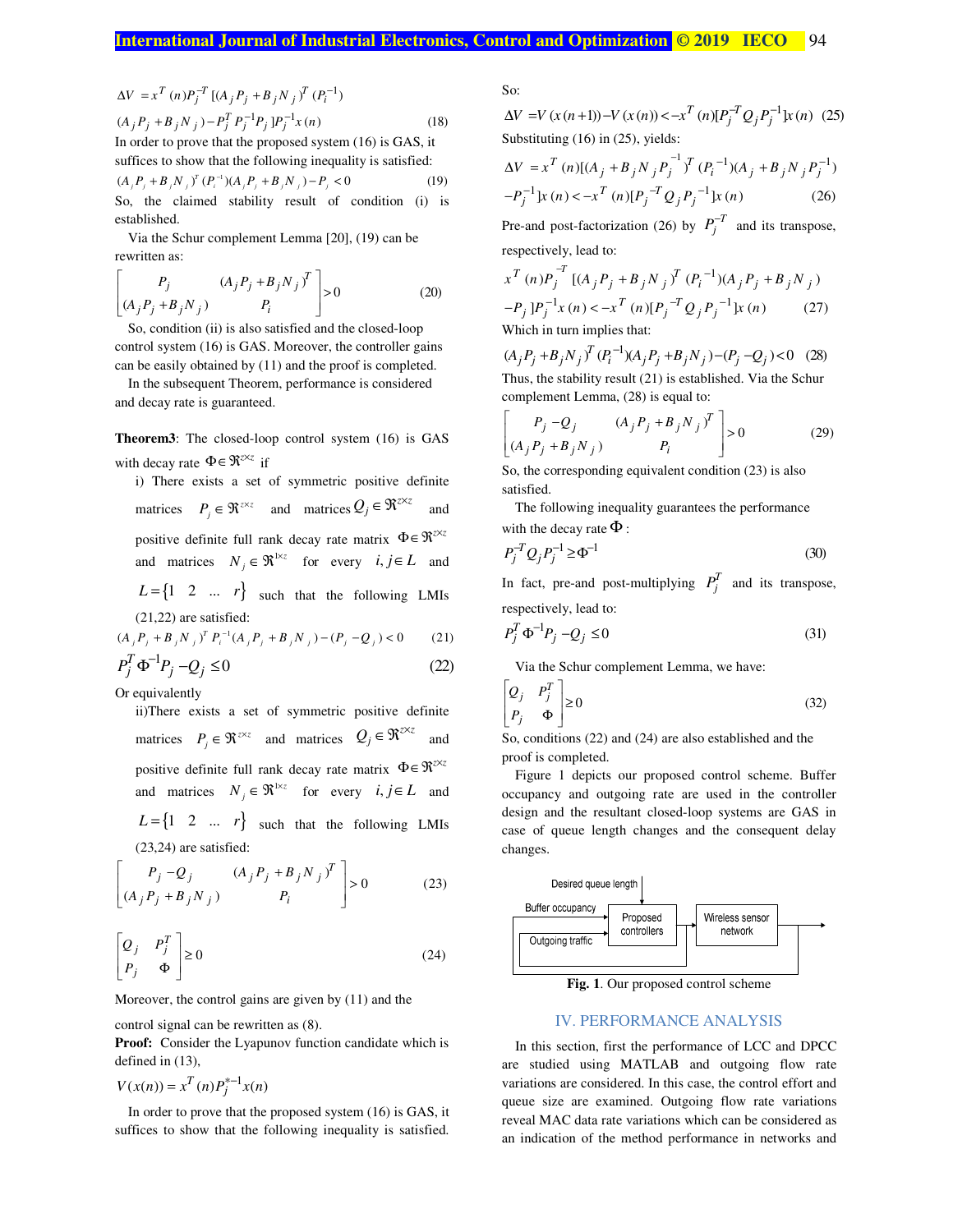that it can support multiple modulation rates. Then, the mean outgoing estimation error, the sent traffic and the queue length mean error in LCC schemes, RDANQCC and DPCC are presented. Afterwards, the performance of LCC schemes, RDANQCC and DPCC is analyzed using OPNET simulator [21] and compared in case of queue size, load, delay and throughput.

#### *A. Performance Analysis using MATLAB*

In this subsection, first LCC performance is evaluated against DPCC. In our simulations  $\rho$  and  $p$  are both considered 4 and  $z$  is 9 and  $r$  are 4. It is straight forward to achieve the subsequent subsystems if delay is considered 0, 1, 2 or 3. Then, different subsystems based on delay are chosen as  $(A_1, B_1), (A_2, B_2), (A_3, B_3), (A_4, B_4)$ :



Also, the ideal and maximum queue lengths are considered as 20 and 50 packets, respectively, and the controller parameters are  $k_{bv} = 0.6$  and  $0.7$  and  $\lambda = 0.001$ .

Figures 2 and 3 show the changes of queue size in DPCC and LCC considering  $k_{bv} = 0.6$  and  $k_{bv} = 0.7$ . It is clear that  $k_{bv} = 0.7$  ends in poor performance in DPCC. As stated in preliminaries subsection B,  $k_{by}$  is a key factor in DPCC controller which directly affects the performance of system. The control effort is shown in Fig. 4. Finally, Table I compares the performance in LCC schemes, RDANQCC and DPCC.



**Fig. 2**. Queue length in LCC and DPCC with  $k_{\text{iv}} = 0.6$ 



**Fig. 3**. Queue length in LCC and DPCC with  $k_{bv} = 0.7$ 



**TABE I**. The sent traffic, mean outgoing estimation error and mean queue length error in LCC schemes, RDANQCC

| and DPCC                             |                                     |                              |                                            |              |  |  |
|--------------------------------------|-------------------------------------|------------------------------|--------------------------------------------|--------------|--|--|
|                                      | Mean<br>{Oueue<br>size error $\}^2$ | Mean<br>{Oueue<br>size error | Mean<br>{Outdoing<br>estimation<br>error } | Sent traffic |  |  |
| DPCC.                                | 53.77587                            | 1.533551                     | 3.2074                                     | 19920.98     |  |  |
| <b>RDANOCC</b>                       | 17.15475                            | 1.350184                     | 0.3790                                     | 20009.91     |  |  |
| LCC                                  | 12.87633                            | 1.138422                     | 0.1733                                     | 20044.42     |  |  |
| LCC with<br>guaranteed<br>decay rate | 14.73304                            | 1.235762                     | 0.2238                                     | 20037.29     |  |  |

The figures and Table I demonstrate that LCC schemes and RDANQCC end in better performance comparing with DPCC which is because of using a better buffer dynamic model. It is worth mentioning that unlike DPCC, delay is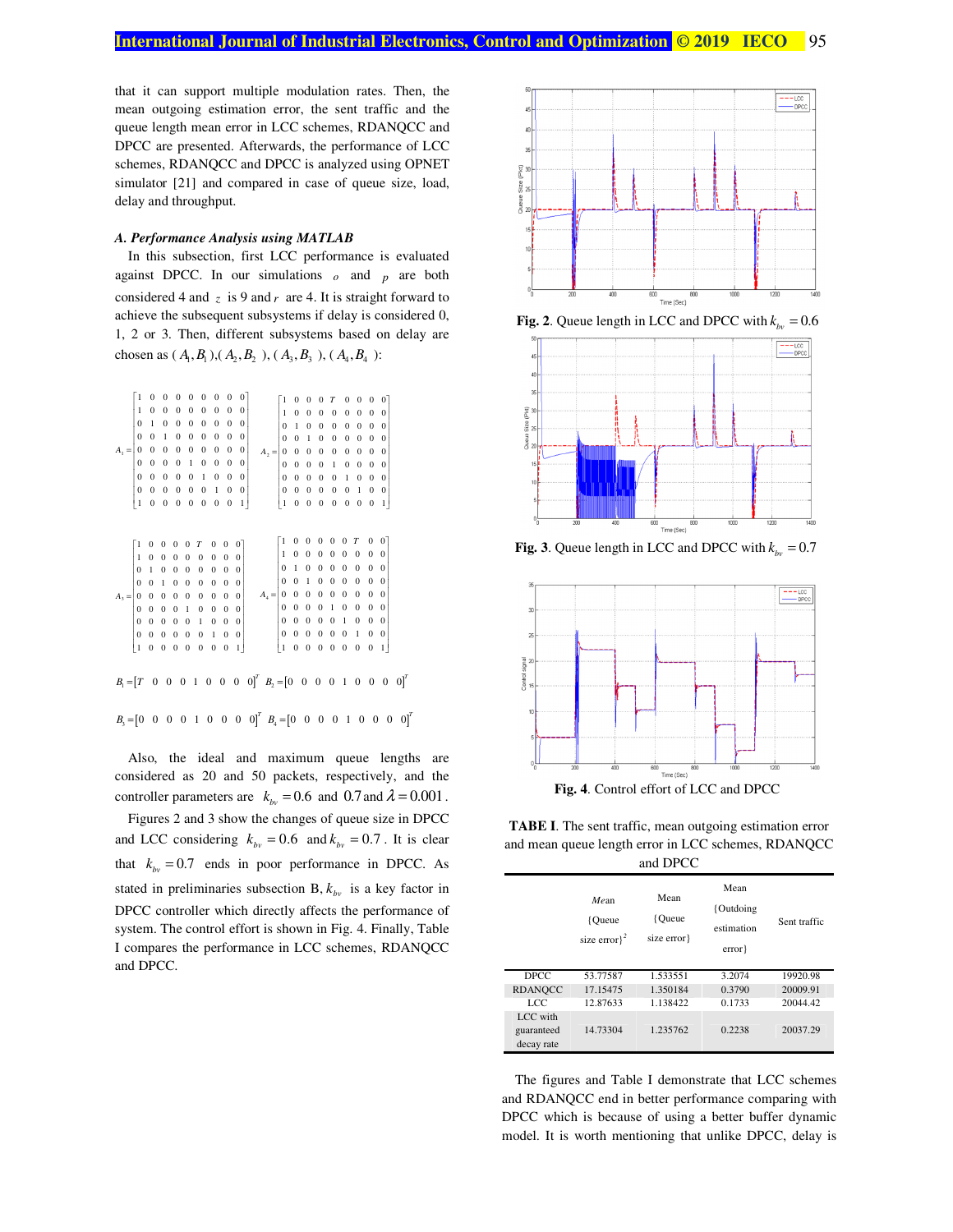considered in our model, buffer dynamic modeling for WSNs is accomplished in discrete time, different subsystems are gained based on delay and the overall model is obtained by blending them. Also, unlike DPCC, our closed-loop systems are GAS in case of delay changes. From Table I, it can be easily found that LCC schemes have better performance comparing with RDANQCC, since in the former each subsystem is stabilized by a controller, however a single controller is used to stabilize the whole system in the latter. Also, LCC renders better performance comparing with LCC with guaranteed decay rate. So, it can be concluded that LCC outperforms LCC with guaranteed decay rate, RDANQCC and DPCC.

#### *B. Performance Analysis using OPNET simulator*

Now in order to verify and evaluate our schemes against DPCC, OPNET simulator is used. The tree topology is used for sensor networks with clusters at leaf nodes to generate traffic. The traffic is then forwarded to base station which is at the tree root. A 2Mbps channel with shadowing and pathloss is considered. The packet size and the queue limit are considered 512 and 50 packets, respectively. All nodes generate traffic exceeding the channel capacity which renders congestion. Also, it is assumed that nodes are static and have random placement and  $k_{\text{av}} = 0.6$  is set for DPCC. Table II presents the simulation parameters.

**TABLE II**. The Simulation parameters

| Traffic generation parameters                                                  |                                        |  |  |  |  |  |
|--------------------------------------------------------------------------------|----------------------------------------|--|--|--|--|--|
| On state time (sec)                                                            | Constant (100)                         |  |  |  |  |  |
| Off state time (sec)                                                           | Constant $(0.1)$                       |  |  |  |  |  |
| Packet generation arguments<br>Inter-arrival time (sec)<br>Packet size (bytes) | Exponential (0.01)<br>Constant $(512)$ |  |  |  |  |  |
| Traffic type of service                                                        | Best effort                            |  |  |  |  |  |
| Wireless LAN                                                                   |                                        |  |  |  |  |  |
| Desired queue size                                                             | 20                                     |  |  |  |  |  |
| Min Baud rate (bits/sec)                                                       | 2000000                                |  |  |  |  |  |

Table III presents the average delay, load, queue size and throughput in LCC schemes, RDANQCC and DPCC. It can be seen that LCC schemes and RDANQCC render better performance comparing with DPCC. Also, LCC schemes have better performance comparing with RDANQCC. Also, LCC renders better performance comparing with LCC with guaranteed decay rate. So, LCC outperforms LCC with guaranteed decay rate, RDANQCC and DPCC.

**TABLE III**. Average performance metrics in LCC schemes, RDANQCC and DPCC

|                                      | Average<br>delay | Average<br>load | Average<br>queue<br>size | Average<br>throughpu |  |  |
|--------------------------------------|------------------|-----------------|--------------------------|----------------------|--|--|
| <b>DPCC</b>                          | 0.200367         | 76.42           | 7.027073                 | 581632               |  |  |
| <b>RDANOC</b><br>C                   | 0.786021         | 58.98           | 19.46699                 | 922378.2             |  |  |
| LCC                                  | 0.788540         | 58.15           | 19.51738                 | 939138.6             |  |  |
| LCC with<br>guaranteed<br>decay rate | 0.787193         | 58.63           | 19.47698                 | 931184.5             |  |  |

 So, the simulations using MATLAB and OPNET simulator show the superior performance of LCC comparing with LCC with guaranteed decay rate, RDANQCC and DPCC.

# V. CONCLUSION

This paper deals with buffer dynamic modeling of WSNs in discrete time considering delay.

For controller synthesis, a new approach is proposed based on non-quadratic Lyapunov functions and a controller is designed to stabilize each subsystem. Also, performance is considered and decay rate is guaranteed. Finally, a set of novel LMI-based congestion control schemes (LCC) is derived for WSNs and the resultant closed-loop systems are GAS in case of queue length changes and the consequent delay changes. The simulation results using MATLAB and OPNET simulator confirm that LCC schemes outperform RDANQCC and DPCC. Future work will include improving the proposed congestion control schemes to enlarge the stability region which renders conservativeness reduction and better performance.

#### ACKNOWLEDGMENT

The authors gratefully acknowledge the financial and other support of this research, provided by the Islamic Azad university Islamshahr branch, Islamshahr, Iran.

# **REFERENCES**

- [1] M. Sudip, W. Isaac, M. Subhas Chandra, *Guide to Wireless Sensor Networks,* Computer Communication and Network Series. Springer, London, 2009.
- [2] C. Y. Wan, S.B. Eisenman and A.T. Campbell, "CODA: congestion detection and avoidance in sensor networks," in *Proc. ACM SenSys'03*, pp.266–279,2003.
- [3] S. Mahdizadeh Aghdam, M. Khansari, H. R.Rabiee, M. Salehi, "WCCP: A congestion control protocol for wireless multimedia communication in sensor networks," *Ad Hoc Networks,* Vol. 13, Part B, pp. 516-534, 2014.
- [4] J. J. Justus, A. Chandra Sekar, "Congestion control in wireless sensor network using hybrid epidermic and DAIPaS approach," in *Proc. International Conference on Inventive Computation Technologies (ICICT)*,2016.
- [5] M. Zawodniok and S. Jagannathan, "Predictive Congestion Control Protocol for Wireless Sensor Networks," *IEEE Transactions on Wireless Communications,* Vol. 6, No.11, pp.3955-3963, 2007.
- [6] M.A. Kafi, J. Ben-Othman, A. Ouadjaout, M. Bagaa, N. Badache, "REFIACC: Reliable, efficient, fair and interference-aware congestion control protocol for wireless sensor networks," *Computer Communications,*  Vol. 101, pp.1-11,2017.
- [7] K. Singh, K. Singh, L. H. Son, A. Aziz, "Congestion Control in Wireless Sensor Networks by Hybrid Multi-Objective Optimization Algorithm," *Computer Networks,*Vol.138, pp.90-107, 2018.
- [8] K.W. Jiang, J.P.Wang, W. Sun, Q.Y.Li, "Sliding Mode Learning Control for Congestion Control of Wireless Sensor Networks,"In *International Conference on Wireless Communication and Sensor Network,* 2014.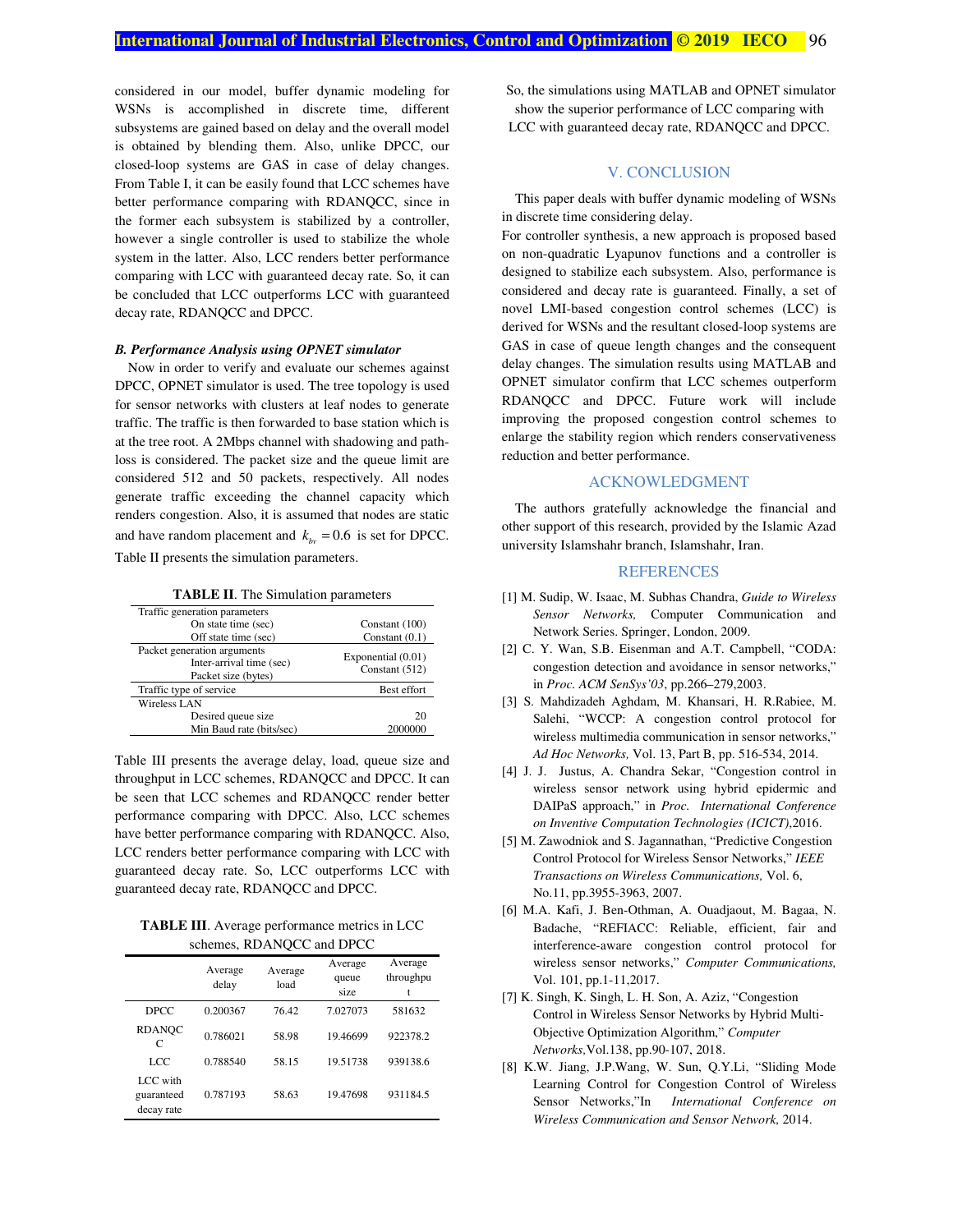# **International Journal of Industrial Electronics, Control and Optimization © 2019 IECO** 97

- [9]P.M. Hsu, C.L. Lin, "Congestion control for local wireless sensor network using time-delay compensator," In *International Power Electronics Conference (ECCE ASIA),* 2010.
- [10] Y. Sun, X. Mi, L. Tang, "Congestion control based on Triangle module fusion operator in wireless sensor networks," In *9th international conference on fuzzy systems and knowledge discovery,* 2012.
- [11] T. Yifang , Z. Dafu, "Avoiding congestion using RBF-GM controller for wireless sensor network," In *4th International Conference on Computer Science & Education,* 2009.
- [12] A. H. Abolmasoumi, M. Azadegan, H.R. Momeni, "Congestion control for the communication networks with random parameter jumps," In *Chinese Control and Decision Conference (CCDC),*2011.
- [13] H. Han, C.X. Chen, "Congestion Control for TCP/AQM Network Using LMI Approach," In *Fourth International Conference on Innovative Computing, Information and Control (ICICIC),*2009.
- [14]P.Millan, L.Orihuela, C.Vivas, F.R.Rubio, D.V.Dimarogonas, K.H.Johansson, "Sensor-networkbased robust distributed control and estimation," *Control Engineering Practice*, Vol. 21, No. 9, pp. 1238-1249, 2013.
- [15] S.S.S. Farahani, M.R. Jahed -Motlagh, M.A. Nekoui, S.V. Azhari, "Robust decentralized adaptive nonquadratic congestion control algorithm for a class of delayed networks," *Nonlinear Dynamics,* Vol.73, No.4, pp. 2291–2311,2013.
- [16] W. Assawinchaichote, S.K. Nguang and P. Shi, "Hinfinity output feedback control design for uncertain fuzzy singularly perturbed systems: An LMI approach," *Automatica,* Vol. 40, No.12, pp.2147–2152, 2004.
- [17] G. Feng, C.L. Chen, D. Sun, X.P. Guan, "H-infinity controller synthesis of fuzzy dynamic systems based on piecewise Lyapunov functions and bilinear matrix inequalities," *IEEE Transactions on Fuzzy Systems,* Vol. 13, No.1, pp.94–103, 2005.
- [18] T.M. Guerra and L. Vermeiren, "LMI-based relaxed nonquadratic stabilization conditions for nonlinear systems in the Takagi–Sugeno's form", *Automatica,* Vol. 40, No.5, pp.823–829, 2004.
- [19] L.A. Mozelli, R.M. Palhares, "Less Conservative H∞ Fuzzy Control for Discrete-Time Takagi-Sugeno Systems," *Hindawi Publ. Corp. Mat. Prob. in Eng.* 2011.
- [20] S. Boyd, L.E. Ghaoui, E. Feron and V. Balakrishnan, *Linear Matrix Inequalities in System and Control Theory*, Vol.15, Philadelphia, PA, SIAM, 1994.
- [21] S.H. Ghwanmeh, A.R. Al-Zoubidi, "Wireless Network Performance Optimization Using Opnet Modeler," *Journal of Information Technology,* Vol. 5, No.1, pp. 18- 24, 2006



**Shoorangiz Shams Shamsabad Farahani**  was born in Tehran, Iran. She received her B.S., M.S. and the Ph.D. degrees in Electrical engineering in 2001, 2005 and 2013, respectively. In 2007, she joined Islamic Azad University, Islamshahr

branch, Islamshahr, Iran, and she is an Assistant Professor in the department of electrical engineering. Her current research interests include switching systems, wireless sensor networks, complex systems, stability analysis, fuzzy control, robust control and nonlinear control. She has supervised and co-supervised several graduate students in these areas.



**Siavash Fakhimi Derakhshan** was born in Tabriz, Iran. He received his B.S. degree in electrical engineering from Sharif University of Technology, Tehran, Iran, in 2003, and the M.S. and Ph.D. degree in electrical engineering from K.N. Toosi

University of Technology, Tehran, Iran, in 2005 and 2012, respectively. He is currently a Research Assistant in the Institute of Information Theory and Automation of the Czech Academy of Science, and his current research interests include optimization, machine learning, lazy Learning, fully probabilistic decision making, nonlinear control, stability analysis in fuzzy systems, multiple model control, and robust control.